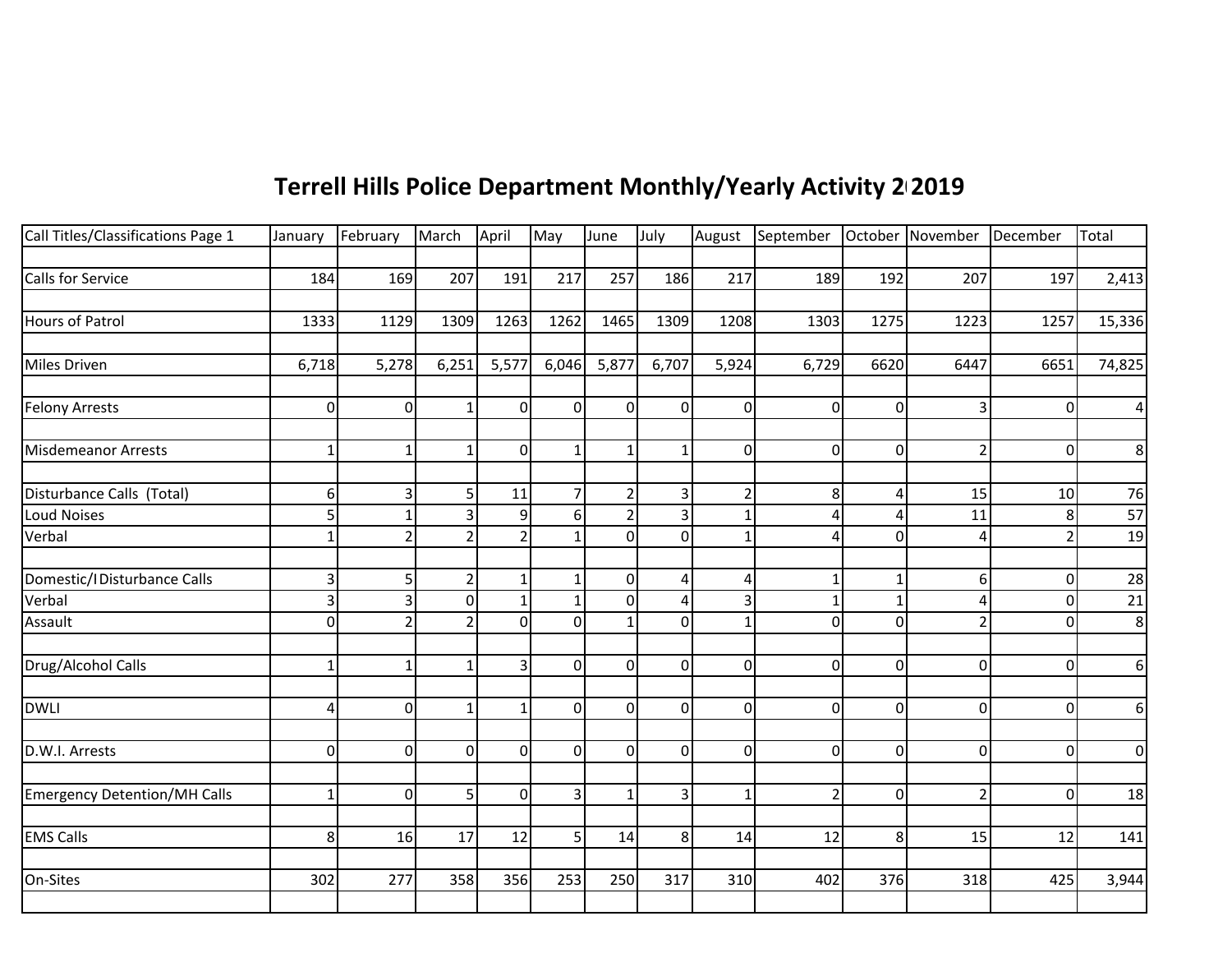| Call Titles/Classifications Page 2 | January                 | February       | March          | April                   | May            | June                     | July           | August                  | September      |                | October November December |                | Total           |
|------------------------------------|-------------------------|----------------|----------------|-------------------------|----------------|--------------------------|----------------|-------------------------|----------------|----------------|---------------------------|----------------|-----------------|
|                                    |                         |                |                |                         |                |                          |                |                         |                |                |                           |                |                 |
| Fire Calls: Incidents              | 19                      | 4              | $\overline{7}$ | 7 <sup>1</sup>          | 17             | 35                       | 10             | 13                      | $\overline{7}$ | 14             | 9                         | 6              | 148             |
| Found Property (Total)             | $\overline{2}$          | 3              | 6              | $\mathbf{1}$            | 3              | $\overline{c}$           | $\mathbf 0$    | 3                       | 2              | $\pmb{0}$      | $\overline{2}$            | $\mathbf{1}$   | 25              |
| Officers' Found                    | $\overline{0}$          | $\mathbf{1}$   | $\mathbf{1}$   | $\overline{0}$          | $\mathbf 0$    | $\mathbf{1}$             | 0              | $\overline{0}$          |                | $\mathbf 0$    | 0                         | $\pmb{0}$      | 4               |
| Citizens' Found                    | $\mathbf 2$             | $\overline{2}$ | 5              | $\mathbf{1}$            | 3              | 1                        | $\mathbf 0$    | $\overline{\mathbf{3}}$ |                | $\mathbf 0$    | $\overline{2}$            | $\mathbf{1}$   | 21              |
| Follow-Up Investigations Calls     | 6                       | 17             | 30             | 17                      | 14             | $\mathbf 0$              | 20             | 19                      | 16             | 16             | 12                        | 13             | 180             |
| Information Calls (Total)          | 15                      | 23             | 21             | 12                      | 19             | 21                       | 25             | 13                      | 19             | 18             | 14                        | 15             | 215             |
| Criminal                           | $\mathbf{1}$            | 5              | $\overline{2}$ | $\overline{\mathbf{3}}$ | $\overline{a}$ | $\overline{2}$           | $\overline{2}$ | $\overline{\mathbf{3}}$ | $\mathcal{P}$  | $\overline{2}$ | $\overline{\phantom{a}}$  | 3              | 31              |
| Civil                              | 14                      | 18             | 19             | 9 <sub>l</sub>          | 15             | 19                       | 23             | 10                      | 17             | 16             | 12                        | 12             | 184             |
| Investigation Calls (Total)        | $\overline{9}$          | 15             | 12             | 19                      | 25             | 27                       | 30             | 26                      | 32             | 22             | 36                        | 28             | 281             |
| Criminal                           | $\overline{0}$          | $\mathbf{1}$   | $\overline{2}$ | $\overline{0}$          | $\mathbf 0$    | $\mathbf{1}$             | 0              | $\mathbf 0$             |                | $\mathbf{1}$   | 3                         | $\overline{3}$ | 12              |
| Civil                              | $\overline{9}$          | 14             | 10             | 19                      | 25             | 26                       | 30             | 26                      | 31             | 21             | 33                        | 25             | 269             |
| Alarms                             | 58                      | 32             | 55             | 54                      | 63             | 89                       | 55             | 54                      | 60             | 70             | 57                        | 45             | 692             |
| <b>Animal Complaints</b>           | 16                      | 12             | 11             | 14                      | 22             | 17                       | 10             | $\overline{7}$          | 8              | 11             | 8                         | 9              | 145             |
| Open Door Calls                    | $\overline{0}$          | $\mathbf{1}$   | 6              | 8 <sup>1</sup>          | $\overline{2}$ | $\pmb{0}$                | $\overline{2}$ | $\overline{0}$          | $\overline{2}$ | 4              | $\overline{3}$            | $\overline{0}$ | 28              |
| Out of Town, (OT) Checks           | 86                      | 85             | 88             | 140                     | 203            | 182                      | 326            | 255                     | 226            | 233            | 148                       | 212            | 2,184           |
| Parking Violations (Total)         | 24                      | 25             | 27             | 50                      | 23             | 24                       | 20             | 20                      | 21             | 23             | 6                         | 22             | 285             |
| Warnings                           | 19                      | 22             | $\mathbf 0$    | 47                      | 20             | 22                       | 20             | 20                      | 20             | 23             | 6                         | 22             | 241             |
| Citations                          | $\mathsf{S}$            | 3              | $\overline{0}$ | 3                       | 3              | $\overline{\phantom{a}}$ | $\Omega$       | $\overline{0}$          |                | $\mathbf 0$    | $\mathbf 0$               | $\mathbf 0$    | 17              |
| <b>Property Crimes</b>             |                         |                |                |                         |                |                          |                |                         |                |                |                           |                |                 |
| <b>Burglary/Building</b>           | $\mathbf{1}$            | 5              | $\overline{2}$ | $\overline{0}$          | $\overline{2}$ | $\pmb{0}$                | $\mathbf{1}$   | $\overline{c}$          | $\mathbf 0$    | $\pmb{0}$      | -1                        | $\overline{2}$ | 16              |
| Burglary/Habitation                | $\overline{2}$          | $\mathbf{1}$   | $\mathbf 0$    | $\overline{0}$          | $\overline{2}$ | $\mathbf{1}$             | $\mathbf 0$    | $\overline{2}$          | 0              | $\mathbf 0$    | -1                        | $\mathbf{1}$   | 10              |
| Burglary/Vehicle                   | $\overline{0}$          | $\mathbf 0$    | $\mathbf 0$    | $\overline{0}$          | $\overline{2}$ | $\overline{1}$           | 0              | 8                       | 4              | 3              | 6                         | $\overline{2}$ | $\overline{26}$ |
| Theft                              | $\overline{\mathbf{3}}$ | 6              | $\overline{2}$ | $\overline{2}$          | 3              | 4                        | $\mathbf{1}$   | 4                       | $\mathbf{1}$   | $\overline{2}$ | 3                         | $\mathbf 0$    | 31              |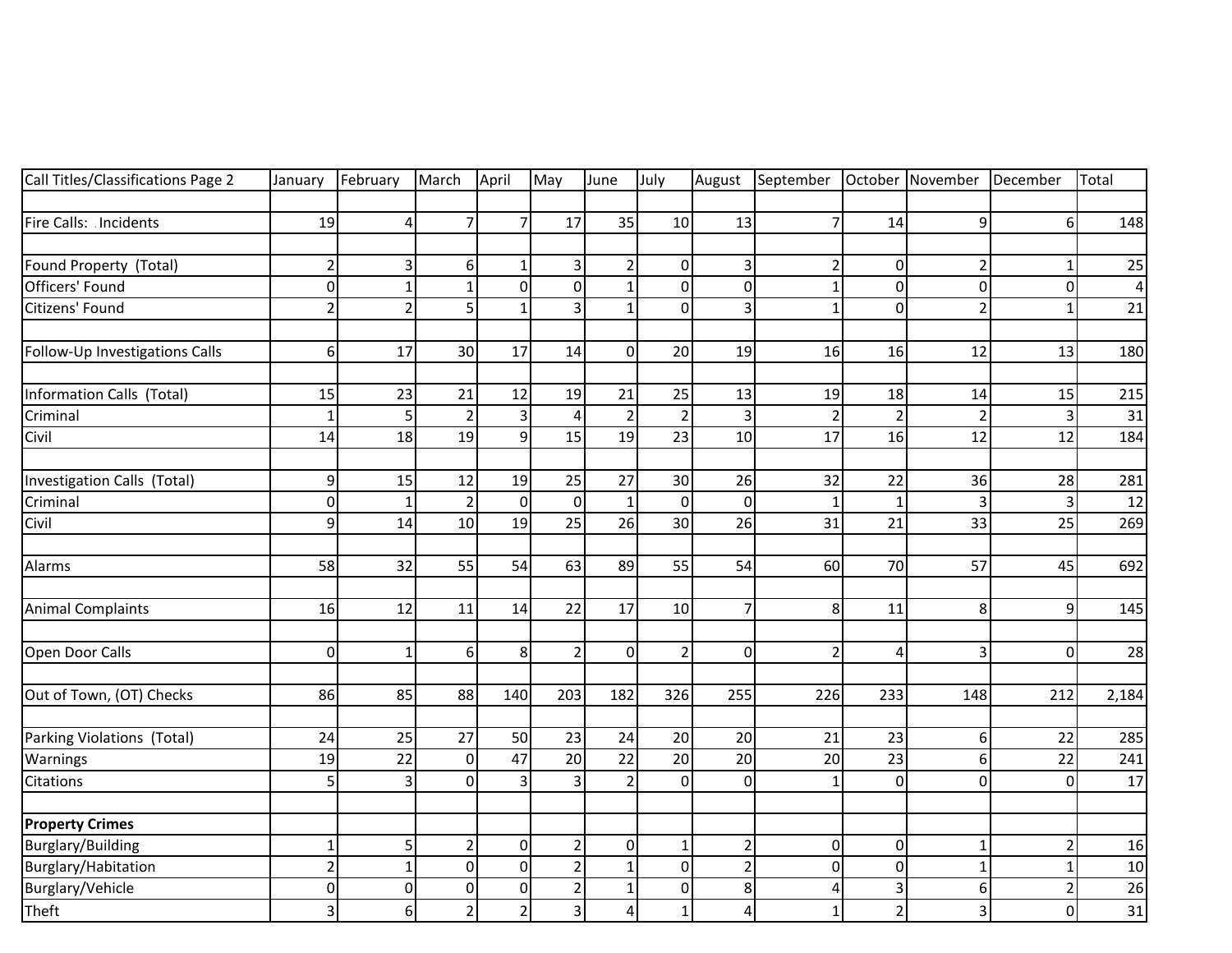| Call Titles/Classifications Page 3 | January          | February       | March                  | April          | May            | June           | July           | August         | September October |                | November       | December                | Total          |
|------------------------------------|------------------|----------------|------------------------|----------------|----------------|----------------|----------------|----------------|-------------------|----------------|----------------|-------------------------|----------------|
|                                    |                  |                |                        |                |                |                |                |                |                   |                |                |                         |                |
| <b>Property Crimes Cont.</b>       |                  |                |                        |                |                |                |                |                |                   |                |                |                         |                |
| <b>Criminal Mischief</b>           | $\mathbf 0$      | $\mathbf 0$    | 0                      | $\Omega$       | $\overline{0}$ | $\mathbf{1}$   | $\overline{2}$ | $\mathbf 0$    | $\Omega$          | 0              | $\Omega$       | 0                       | 3              |
| <b>Criminal Trespass</b>           | $\mathbf 0$      | $\mathbf 0$    | $\mathbf{1}$           | $\mathbf{1}$   | 1              | 1              | 0              | 0              | $\Omega$          | $\mathbf{1}$   | $\Omega$       | $\mathbf{1}$            | 6              |
| Robbery/Aggravated Robbery         | $\mathbf 0$      | $\mathbf 0$    | $\Omega$               | $\overline{0}$ | $\Omega$       | $\mathbf 0$    | $\Omega$       | $\overline{0}$ | $\Omega$          | $\mathbf 0$    | $\mathbf 1$    | 0                       | $\mathbf{1}$   |
| <b>Public/Community Relations</b>  | $\mathbf 0$      | $\mathbf 0$    | 0                      | $\Omega$       | $\overline{0}$ | $\overline{0}$ | $\overline{0}$ | 0              | $\overline{0}$    | 0              | $\overline{0}$ | 0                       | $\overline{0}$ |
| Assault                            | $\Omega$         | $\Omega$       | $\Omega$               | $\Omega$       | ΩI             | $\Omega$       | $\mathbf{1}$   | 0              | $\Omega$          | $\overline{2}$ | $\mathcal{P}$  | $\Omega$                | 5              |
| Suicide & Attempted Suicide        | $\mathbf{1}$     | $\mathbf 0$    |                        | $\Omega$       | $\Omega$       | $\overline{0}$ | $\overline{0}$ | $\Omega$       |                   | 0              | $\Omega$       | 0                       | 3              |
| Suspicious Person Calls (Total)    | $\boldsymbol{9}$ | 11             | 5                      | 10             | 12             | 8              | 7              | 9              | 7                 | 3              | Δ              | 11                      | 96             |
| Actual/Possible Criminal Activity  | $\pmb{0}$        | $\Omega$       |                        |                |                | 0              | 0              | 0              | 0                 | $\mathbf 0$    | $\Omega$       |                         | 4              |
| Unable to Locate                   | $\overline{2}$   | 5              | 3                      |                | 3              | 3              | 4              | $\overline{2}$ | 4                 | 3              | 2              | $\overline{7}$          | 45             |
| Unfounded                          | $\overline{7}$   | 6              |                        | $\mathfrak{p}$ | 8              | 5              | 3              | $\overline{7}$ | 3                 | 0              | $\overline{2}$ | $\overline{3}$          | 47             |
| Suspicious Vehicle Calls (Total)   | 3                | 3              | 5                      | 5              | 8              | 9              | $\overline{2}$ | 9              | 7                 | 5              | $\mathcal{P}$  | 12                      | 70             |
| Actual/Possible Criminal Activity  | $\mathbf 0$      | 0              | $\mathbf 0$            | $\Omega$       | $\Omega$       | $\overline{2}$ | $\overline{0}$ | 0              |                   | $\pmb{0}$      | $\Omega$       | $\overline{\mathbf{3}}$ | 6              |
| Unable to Locate                   | $\mathbf{1}$     | $\overline{2}$ |                        |                | Δ              | 1              | 2              | 5              |                   | $\overline{2}$ | $\mathcal{P}$  | 3                       | 25             |
| Unfounded                          | $\overline{2}$   | $\mathbf{1}$   | $\boldsymbol{\Lambda}$ | $\Lambda$      | 4              | 6              | $\overline{0}$ | 4              | 5                 | 3              | $\Omega$       | 6                       | 39             |
| <b>THCO Violations (Total)</b>     | 54               | 63             | 87                     | 75             | 66             | 81             | 74             | 51             | 59                | 50             | 36             | 51                      | 747            |
| Warnings                           | 31               | 40             | 61                     | 50             | 41             | 38             | 42             | 36             | 38                | 43             | 27             | 42                      | 489            |
| Citations                          | $\mathbf{1}$     | $\mathbf 0$    | $\overline{2}$         | $\Omega$       | $\mathbf{1}$   | $\mathbf 0$    | $\Omega$       | $\Omega$       | $\Omega$          | 0              | $\Omega$       | $\Omega$                | 4              |
| Misc.                              | 22               | 23             | 24                     | 25             | 24             | 43             | 32             | 15             | 21                | $\overline{7}$ | 9              | $\overline{9}$          | 254            |
| Traffic Stops (Total)              | 120              | 75             | 103                    | 75             | 16             | 12             | 14             | $\overline{7}$ | 26                | 18             | 16             | 89                      | 571            |
| Warnings                           | 106              | 62             | 78                     | 68             | 13             | 11             | 15             | $\overline{7}$ | 27                | 20             | 16             | 89                      | 512            |
| Citations                          | 43               | 26             | 45                     | 23             | 4              | $\mathbf 2$    | 1              | $\Omega$       | $\Omega$          | $\Omega$       | $\overline{0}$ | $\mathbf{1}$            | 145            |